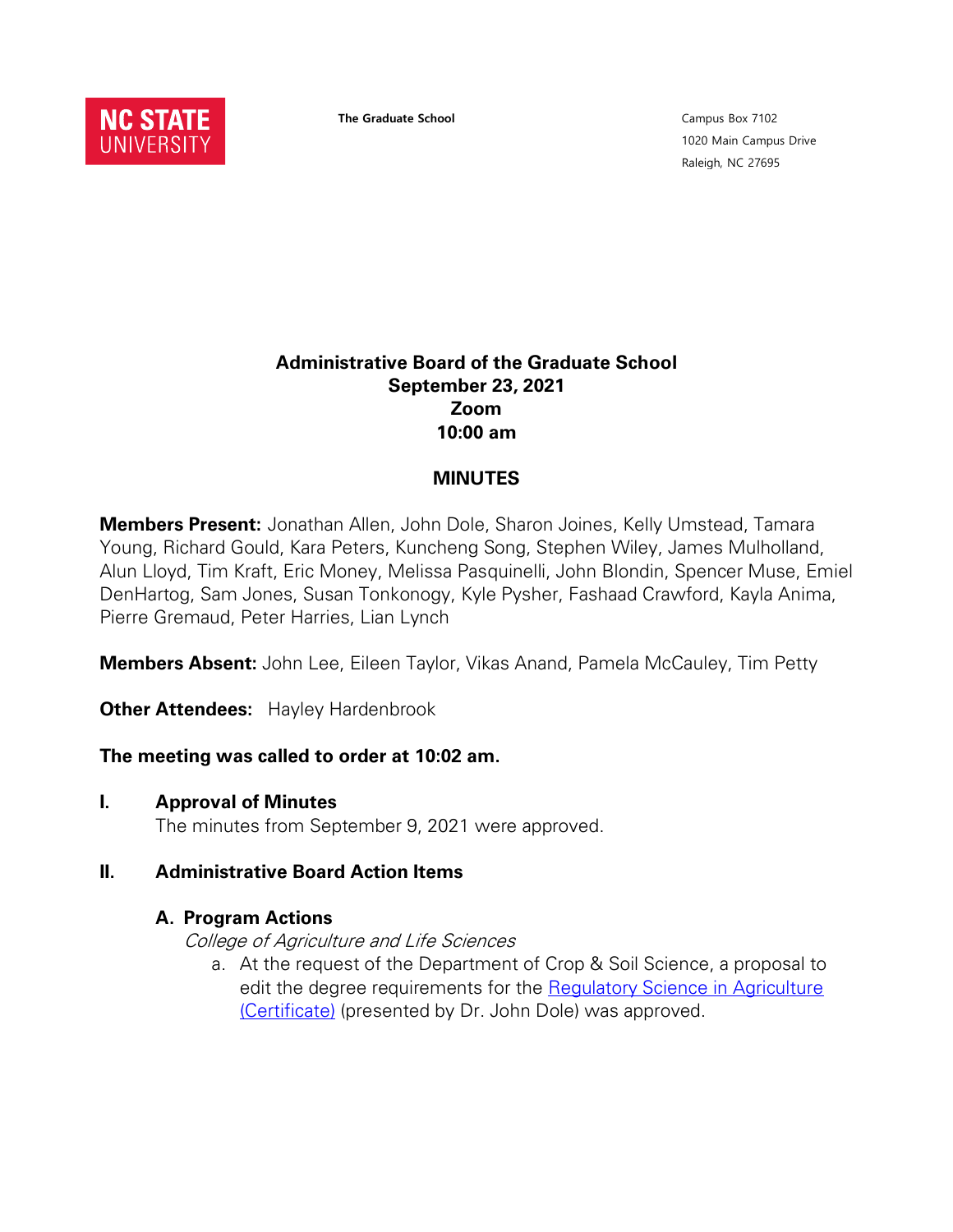### **B. Course Actions**

A motion was made to approve items under section B as consent agenda. The motion was passed, and the items were approved.

### College of Agriculture and Life Sciences

a. At the request of the department of Animal Science, a proposal to create the course ANS 591—Special Topics in Animal Science through AG Idea consultations: n/a

## College of Natural Resources

a. At the request of the department of Parks, Recreation & Tourism Management, a proposal to create the course PRT 575—Children and **Nature** consultations: n/a

# College of Veterinary Medicine

a. At the request of the Teaching – PHP Department, a proposal to create the course VMP 996—Ruminant Medicine and Surgery Clinical Rotation consultations: n/a

## **C. Major Actions**

A motion was made to approve items under section C as consent agenda. The motion was passed, and the items were approved.

### College of Veterinary Medicine

a. At the request of the CVM Deans Office, a proposal to edit course CBS 461/561—Principles of Collaboration and Team Science

## **D. Minor Actions**

A motion was made to approve items under section D as consent agenda. The motion was passed, and the items were approved.

### College of Veterinary Medicine

- a. At the request of the Teaching PHP Department, a proposal to edit course VMP 936—Health Maintenance and Animal Production II
- b. At the request of the Teaching PHP Department, a proposal to edit course VMP 956—Health Maintenance and Animal Production III

## **III. Continued Business**

- a. Revisions to the Graduate School Handbook (presented by Ms. Hayley Hardenbrook and Dean Peter Harries) was approved.
	- 2.4 International Student Admissions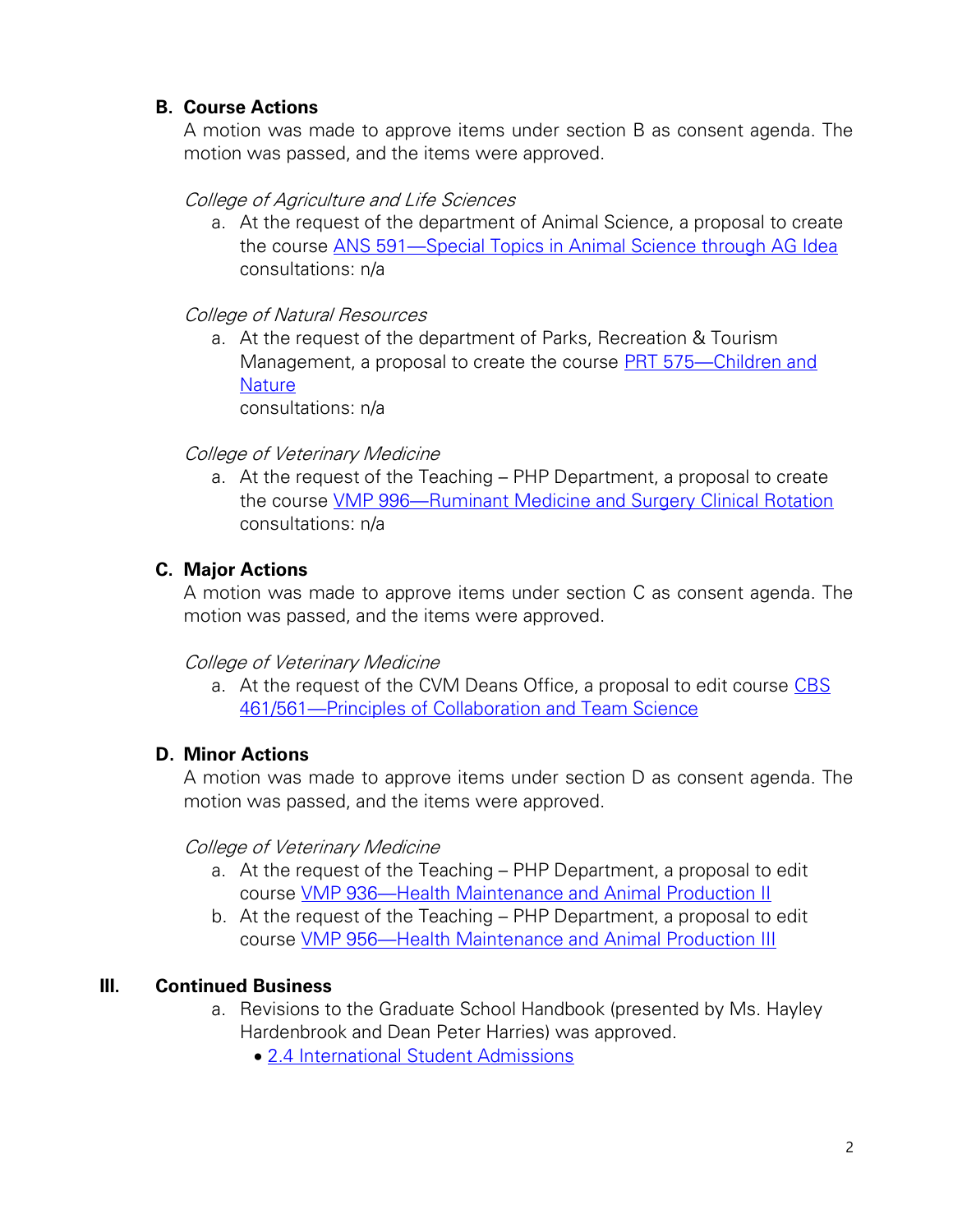There was an extensive number of edits requested for Section 2.4 in the Graduate Handbook regarding International Student Admissions. The purpose for this section is for International Admissions only – not tuition classification, student status, DACA, &c. Clarification was made as to who this section applies to and how they will need to apply for a graduate program. The "Graduate Unclassified" section was removed completely since that is no longer a category for admission. Ms. Hardenbrook explained that the policy is just addressing the admissions process, how Permanent Residents are charged domestic application fees, but their paperwork verification works very similarly to International Students. She also pointed out that the updates reflect the new Slate Application process for current and prospective students. A motion was made to approve the Application Process edits and come back to the other suggested comments at a later meeting. The motion was passed, and the item was approved.

- Posthumous Degrees (presented by Dean Peter Harries) was approved.
	- 1. 1.8 H Common Administrative Board Actions
	- 2. 3.20 E Graduation

The request is to reestablish a context for granting posthumous degrees. Dean Harries would like to discuss "In Memoriam" degrees for students who may not have gotten very far into their degree prior to passing. Some ABGS members do like the idea of grating an "In Memoriam" degree, however, there is a difference between students who have finished one semester versus their last semester. There was a suggestion for more guidelines as to how to evaluate a student's progress to receive the posthumous degree; however, Dean Harries expressed concern for prescribing guidelines since a "Posthumous Degree" is more of an acknowledgment to the student's progress and requests may be different depending on the student. Dr. Lynch informed ABGS members that the posthumous degrees are not posted on the student's transcripts. A motion was made to re-add the previously deleted text on posthumous degrees. The motion was passed and the item was approved.

#### **IV. New Business**

a. Introduction to the "NC State University Graduate Education Rights and Responsibilities" Document (presented by Dean Peter Harries)

One of the main issues that came up repeatedly in discussions during the Student Issues Task Force meetings was that there were was no document that defined students' "Rights and Responsibilities", so the task force worked together to draft one. The template used for this document was from UCLA, but the task force wanted to focus on something that was concise, defined for graduate education, and holistically develops a series of norms by which graduate education could